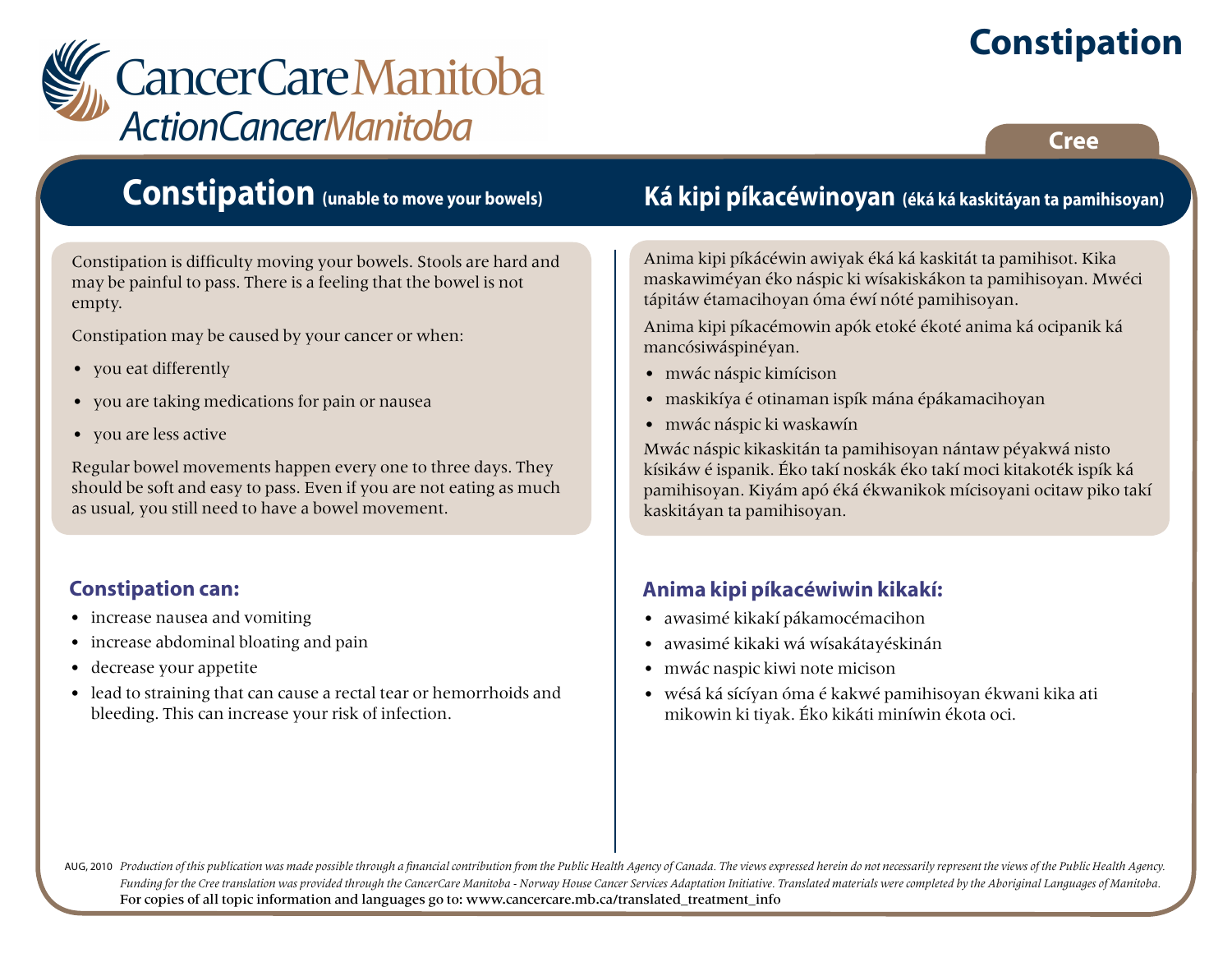

# **Constipation (unable to move your bowels)**

#### **Call your nurse or doctor if you have:**

- not had a bowel movement within three days
- abdominal or rectal pain
- vomiting

#### **Tips to help you with constipation:**

- Eat high fibre foods like whole grain breads, cereals, fruits, vegetables, nuts and seeds.
- Drink plenty of fluids. Fluids help to keep the stool soft.
- Prune juice and warm liquids may be helpful.
- Try to walk 15-30 minutes each day or try other activities such as cycling or swimming.
- Eat at the same time each day.
- Try to have a bowel movement at the same time each day.

### **Ká kipi píkacéwinoyan (éká ká kaskitáyan ta pamihisoyan)**

#### **Sémák kika ayamiháw maskikí iskwéw wéká ininiw kisáspin ki:**

- mwác kitóci kaskitán ta pamihisoyan nistokísikáw
- kiwísakénitén katíy wéká kitiyák
- ki pápákamon

#### **Tánisi kékí itotaman óma ta wícihisoyan éká ká kaskitáyan ta pamihisoyan:**

- Kwayask mícima mici tápiskoc pakwésikan, mínisa, kistikána éko kistikánikanisa.
- Mistahi kékwána minikwé. Ta nóskápáwék anima káwí nóté pamihisoyan.
- Kici sóminapoy éko ékísowákamiki ka minikwéyan kékwána.
- Tahto kísikáw acinaw papámotey wéká nántaw isi nóciciké ta wáwaskawiyan tápiskóc ta natawi papámiskáyan wéká ta kapásimoyan (pakásimoyan).
- Péyakwanok ispík míciso tahto kísikáw.
- Péyakwanok ispík tahto kísikáw wí kakwé pamihiso.

AUG, 2010 Production of this publication was made possible through a financial contribution from the Public Health Agency of Canada. The views expressed herein do not necessarily represent the views of the Public Health Ag *Funding for the Cree translation was provided through the CancerCare Manitoba - Norway House Cancer Services Adaptation Initiative. Translated materials were completed by the Aboriginal Languages of Manitoba.* For copies of all topic information and languages go to: www.cancercare.mb.ca/translated\_treatment\_info

**Cree**